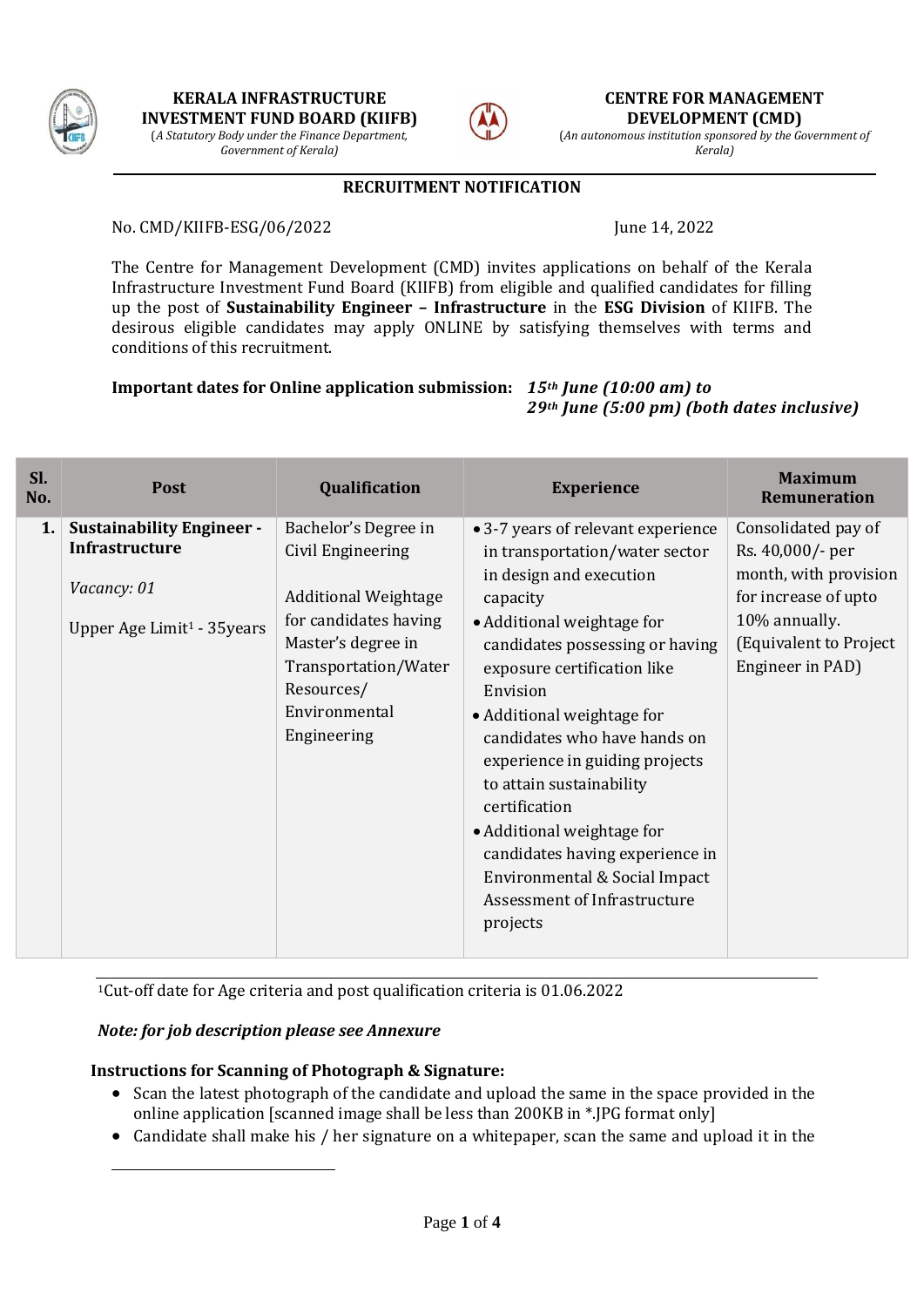space provided in the online application [scanned image shall be less than 50KB in \*.JPG format only]

 The candidate has to scan his full signature, since the signature is proof of identity, it must be genuine and in full: initials are not sufficient. Signature in CAPITAL LETTERS is not permitted. The signature must be signed only by the candidate and may not by any other person

## **General Instructions:**

- 1. **Candidates should apply through On-Line mode only. No other means/mode of application will be accepted.**
- 2. **Please note that no change of application data will be permitted at any stage after completion of registration process of the online application. Merely applying for the post and being shortlisted in the subsequent processes does not imply that a candidate will necessarily be offered employment. No request for considering the candidature under any category / post other than the one in which applied will be entertained.**
- 3. Educational qualifications should be from a University/ Institution/ Board recognized by Govt. of India/ approved by Govt. Regulatory Bodies.
- 4. **The candidate must possess valid Degree/PG Certificate/Provisional Certificate of the necessary qualification at the time of submission of application.**
- 5. **Have a valid personal email ID and mobile no., which should be kept active till the completion of this Recruitment Process.** All official communication will be sent to the registered e-mail id of the candidate.
- 6. Candidates are advised to carefully fill and verify the details filled in the online application themselves as no change will be possible/ entertained after the submission.
- 7. The Name of the candidate should be spelt correctly in the application as it appears in the Certificates/ Mark sheets/Identity proof. Any change/alteration found may disqualify the candidature.
- 8. Please note that all the particulars mentioned in the online application including Name of the Candidate, Category, Date of Birth, Address, Mobile Number, Email ID, qualification, experience etc. will be considered as final and no change/modifications will be allowed after submission of the online application form. Candidates are hence advised to fill in the online application form with utmost care as no correspondence regarding change of details will be entertained. CMD will not be responsible for any consequences arising out of furnishing of incorrect and/or incomplete details in the application or omission to provide the required details in the application form.
- 9. If the applicant possesses an equivalent qualification, he/she should also upload the equivalency certificate along with the qualification certificate or else the application will not be considered.
- 10. Any information submitted by an applicant in his/ her application shall be binding on the candidate personally and he/she shall be liable for prosecution/ civil consequences in case the information/ details furnished by him/ her are found to be false at a later stage.
- 11. Applicants need to upload a valid certificate for every experience he/she mentioned. In the case of the latest/current experience an affidavit bearing all details *(name of organization, designation, period, task and duties) shall* be uploaded. The copy of appointment letters, salary certificates, pays slips etc. will not be accepted in lieu of work experience certificate.
- 12. Decision of the concerned authority in all matters relating to recruitment will be final and binding on the candidates. No correspondence or personal enquiries shall be entertained in this regard.
- 13. Instances of providing incorrect information and/or process violation by a candidate detected at any stage of the selection process will lead to disqualification of the candidate from the selection process and he/she will not be allowed to appear in any recruitment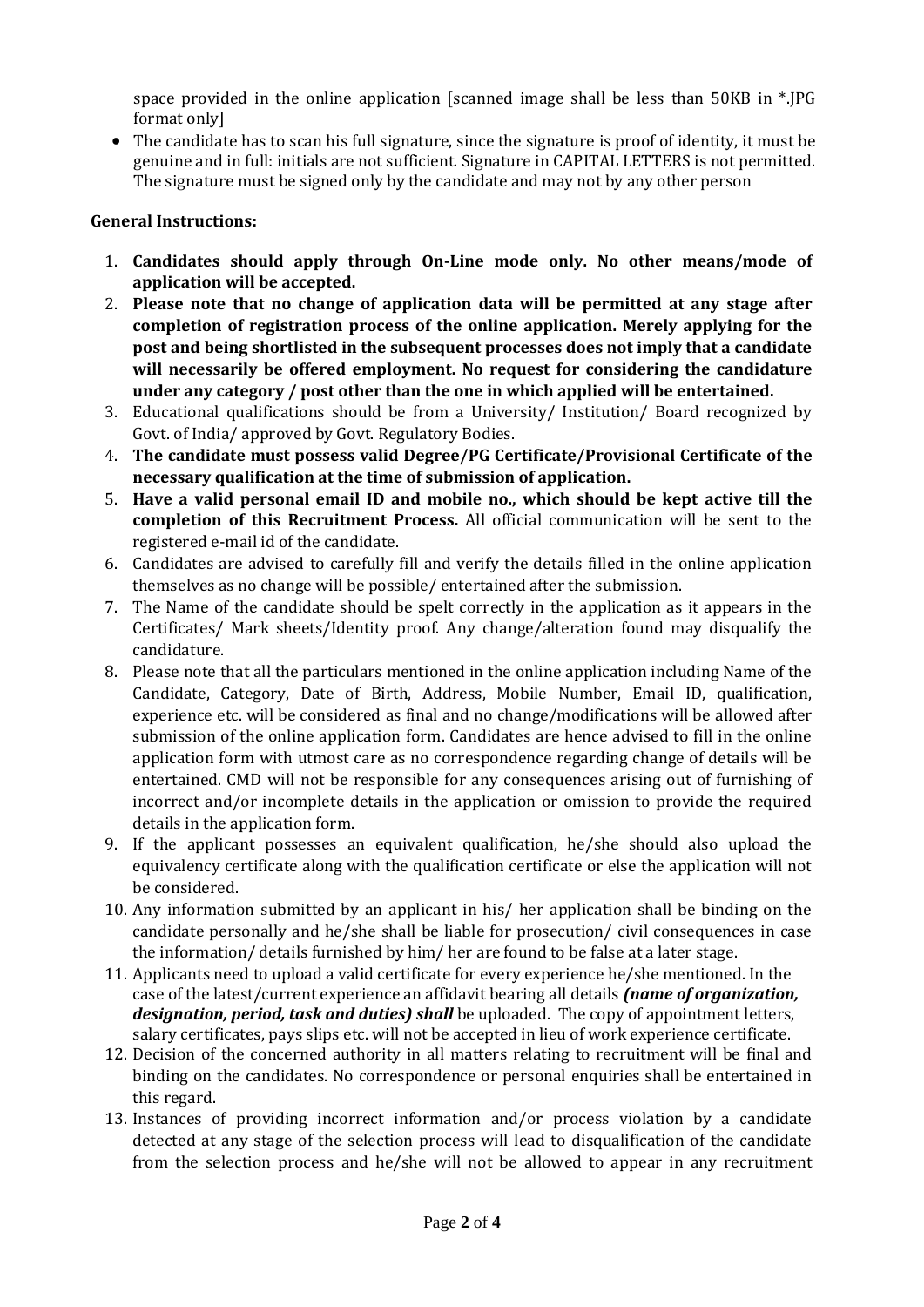process in the future. If such instances go undetected during the selection process but are detected subsequently, such disqualification will take place with retrospective affect.

- 14. **While applying on-line for the post, the applicant should ensure that he/she fulfils the eligibility and other norms mentioned above as on the specified dates and that the particulars furnished by him/her are correct in all respects.** In case it is detected at any stage of recruitment that a candidate does not fulfil the eligibility norms and/or that he/she has furnished any incorrect/false information or has suppressed any material facts, his/her candidature will stand cancelled. If any of these shortcomings is/are detected even after appointment, his/her services are liable to be terminated.
- 15. **KIIFB/CMD reserves the right to call for any additional documentary evidence from candidates in support of educational qualifications/experiences/other notified eligibility requirements.**
- 16. **Only Post qualification experience of the applicants will be considered**
- 17. **Intimations will be sent by email and/ or sms only to the email ID and mobile number registered in the online application form.** CMD shall not be responsible if the information/ intimations does not reach candidates in case of change in the mobile number, email address, technical fault or otherwise, beyond the control of CMD and candidates are advised to check their registered e-mail account from time to time during the recruitment process.
- 18. **Canvassing in any form will be a disqualification.**

**Sd/ Authorised Signatory**